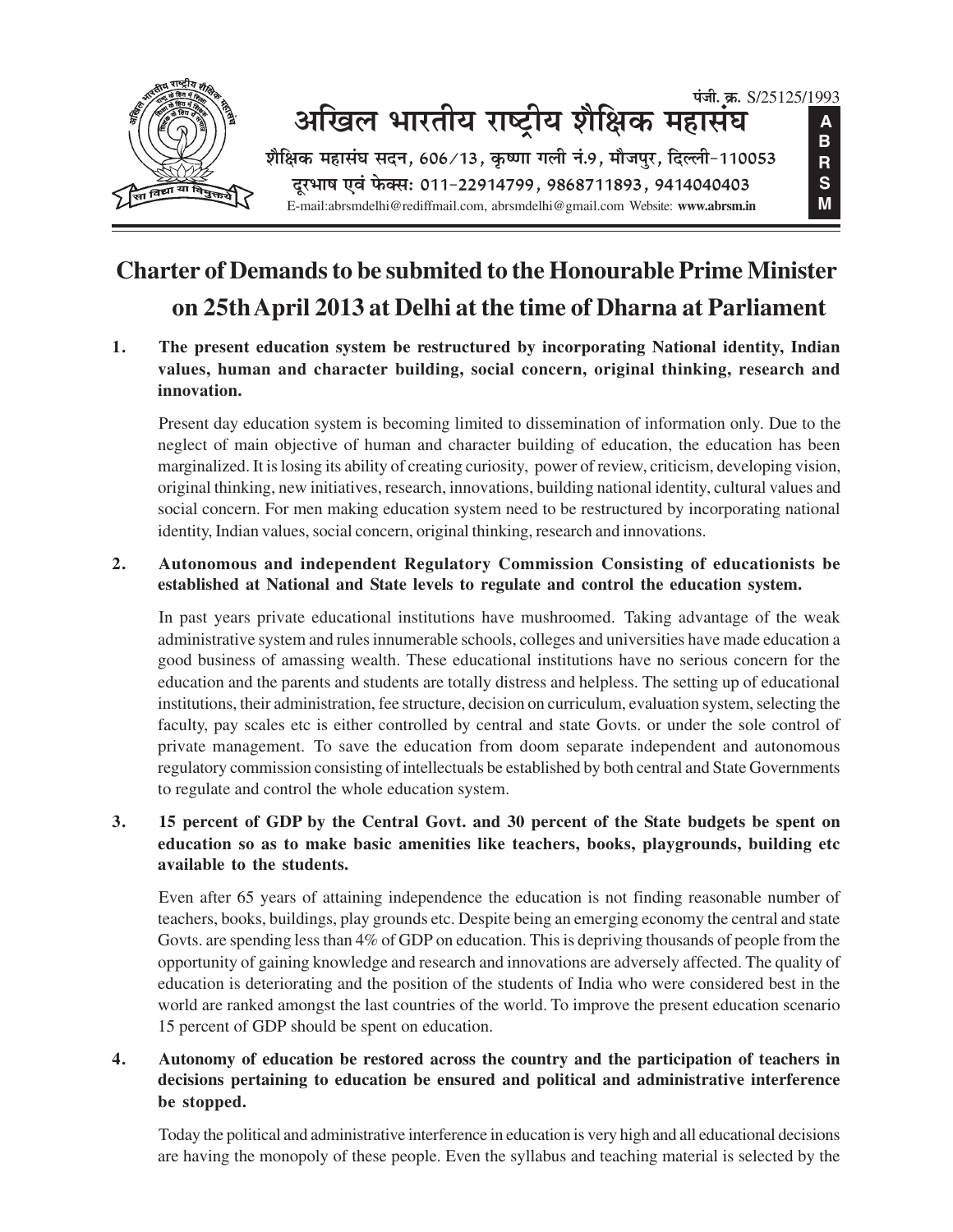Govt. To restore the autonomy of education the political and administrative interference has to be stopped. In all educational decisions the active participation of teachers has to be ensured and democratic pattern of education system needs to be accepted.

### **5. The provisions of Right to Free and Compulsory Education Act be made consistent and practical and to ensure its proper implementation needed funds and facilities be provided.**

We welcome the Right to free and Compulsory Education Act but certain provisions of the Act need to be revisited and made consistent and practically applicable. The decision of not declaring any student fail up to class VIII, fulfilling many formalities under Continuous and Comprehensive Evaluation (CCE) system by the teachers, severe constraints of basic amenities for its proper implementation need to be considered holistically. To make this law consistent and practically applicable few provisions of this Act need to be reviewed.

#### **6. The primary education be imparted in mother language.**

The child learns in its own mother language easily and his skill of creativity increases, therefore, primary education be imparted in mother language only.

## **7. The nomenclatures of various teaching positions in colleges be made uniform throughout the country as Assistant Professors, Associate Professors and Professors on the lines of UGC recommendations.**

UGC has recommended uniform nomenclatures of teaching positions throughout the country with the objective to create uniformity amongst all the teachers working in higher education with various names. The change in nomenclature is not having any financial buden on the Govts. and will help in improving quality of education. By giving the position of Assistant Professors, Associate Professors and professors in the colleges, it will do away illusion of positions and create uniformity in the whole country.

### **8. Treasury payment facility be provided to the teachers of aided colleges and schools.**

There are several anomalies in the payment of salaries to the teachers of aided schools and colleges. This has resulted the exploitation of teachers by these educational institutions. To ensure full and regular payment of salaries to all the teachers treasury payment facility will be the better option.

### **9. The commercilisation of education be controlled.**

The negative result of commercialization of education is very much seen in these days. Today the educational institutions are virtually becoming the institutions of distributing certificates and degrees. The system of regulation and control of such institution may be entrusted to an independent and autonomous regulatory commission consisting of intellectuals.

### **10. Uniform National Pay Scales Policy be implemented throughout the country and uniform service conditions and other facilities be given accross the country.**

There are several anomalies in pay scales and service conditions of teachers working is various States. Their pay scales are different and service conditions are also different. Uniform pay scales policy needs to be implemented across the country. This will ensure implementation of uniform pay scales and service conditions in the whole country.

**11. Lakhs of teaching positions of primary, secondary, college and university teachers are lying vacant in Central govt. and State govts. The governments with the aim of reducing financial burden are making temporary arrangements like vidyarthi mitra, Para teachers, Contract teachers, Guest Lecturer, Prabodhak, Shiksha Mitra, part-time teachers etc. To improve quality of education such practice be stopped immediately and teacher-student ratio be corrected to 1:30, regular and permanent teachers be appointed in all subjects and sound training to the teachers be ensured.**